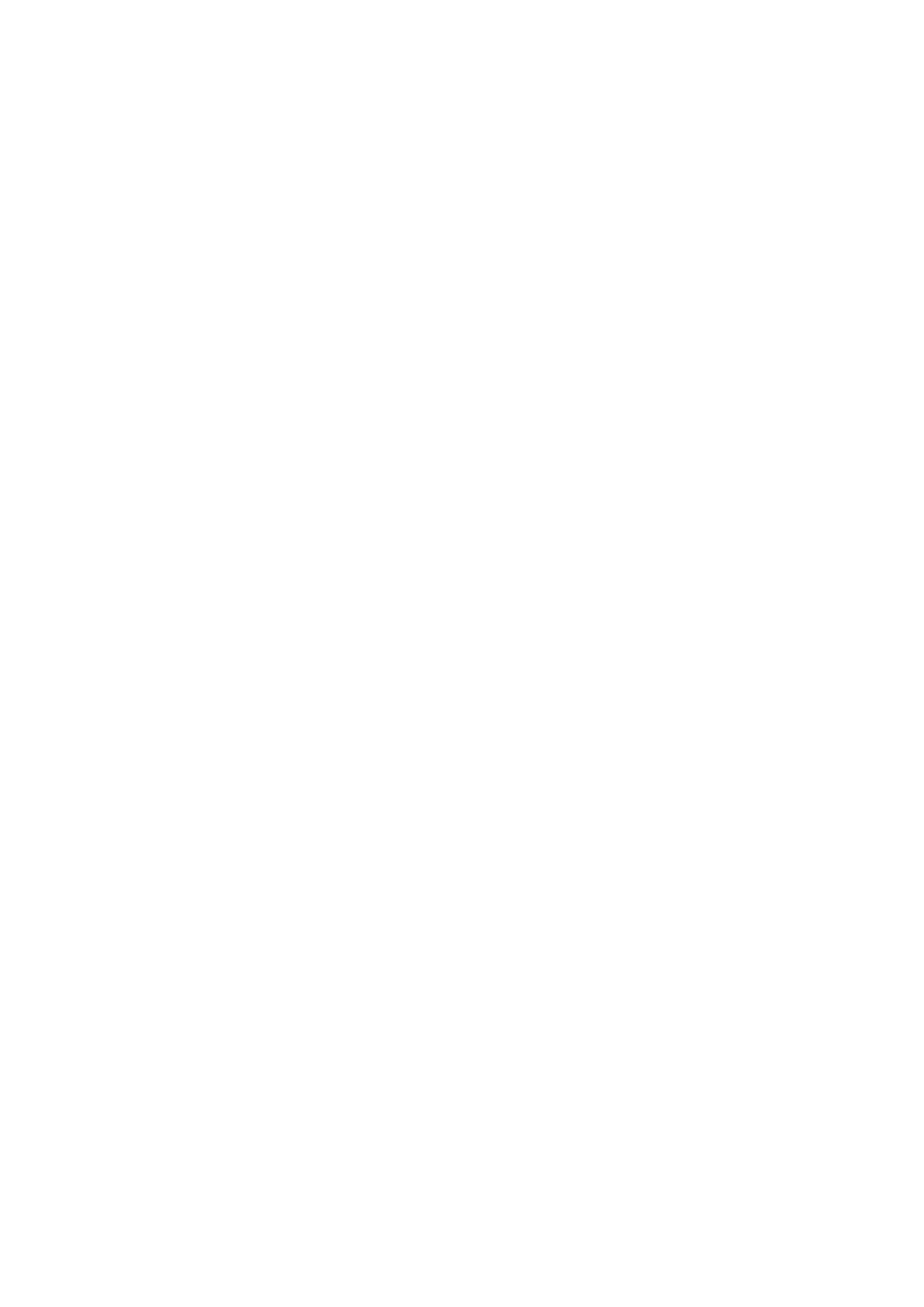## **Contents**

### **[2 Responsibilities and roles](#page-3-0)**

- [2.1 Families](#page-3-1)
- [2.2 School](#page-3-2)
- [2.3 Lancashire County Council](#page-4-0)

### **[3 Types of absence](#page-4-1)**

- [3.1 Authorised absences](#page-5-0)
- [3.2 Unauthorised absences](#page-5-1)
- [3.3 Persistent Absence \(PA\)](#page-5-2)
- [3.4 Leave during term time](#page-5-3)
- [3.5 Religious absence](#page-6-0)
- [3.6 Participation in sporting events](#page-6-1)
- [3.7 Participation in performances](#page-6-2)

### **[4 Registration](#page-6-3)**

- [4.1 Attendance registration](#page-6-4)
- [4.2 Late arrival](#page-6-5)
- [4.3 Punctuality](#page-7-0)

### **[5 School attendance procedures](#page-7-1)**

- [5.1 First day of absence](#page-7-2)
- [5.2 Attendance concerns](#page-7-3)
- [5.3 Pupils with medical needs who have difficulty attending school](#page-7-4)
- [5.4 Pupils refusing to attend school](#page-8-0)
- 5.5 [Use of penalty notices](#page-8-1)
- **[6 Alternative provision and use of directions](#page-8-2)**

### **[7 Notifications school must submit to the local authority](#page-8-3)**

- [7.1 Admissions](#page-8-4)
- [7.2 Leavers](#page-8-5)
- [7.3 Pupils who fail to attend](#page-9-0)
- [7.4 Children missing education](#page-9-1)

### **Appendix [1: School attendance and the law](#page-10-0)**

[Parents and carers](#page-10-1) **[Schools](#page-11-0)** 

### **Appendix 2: Flowchart for absence pathways**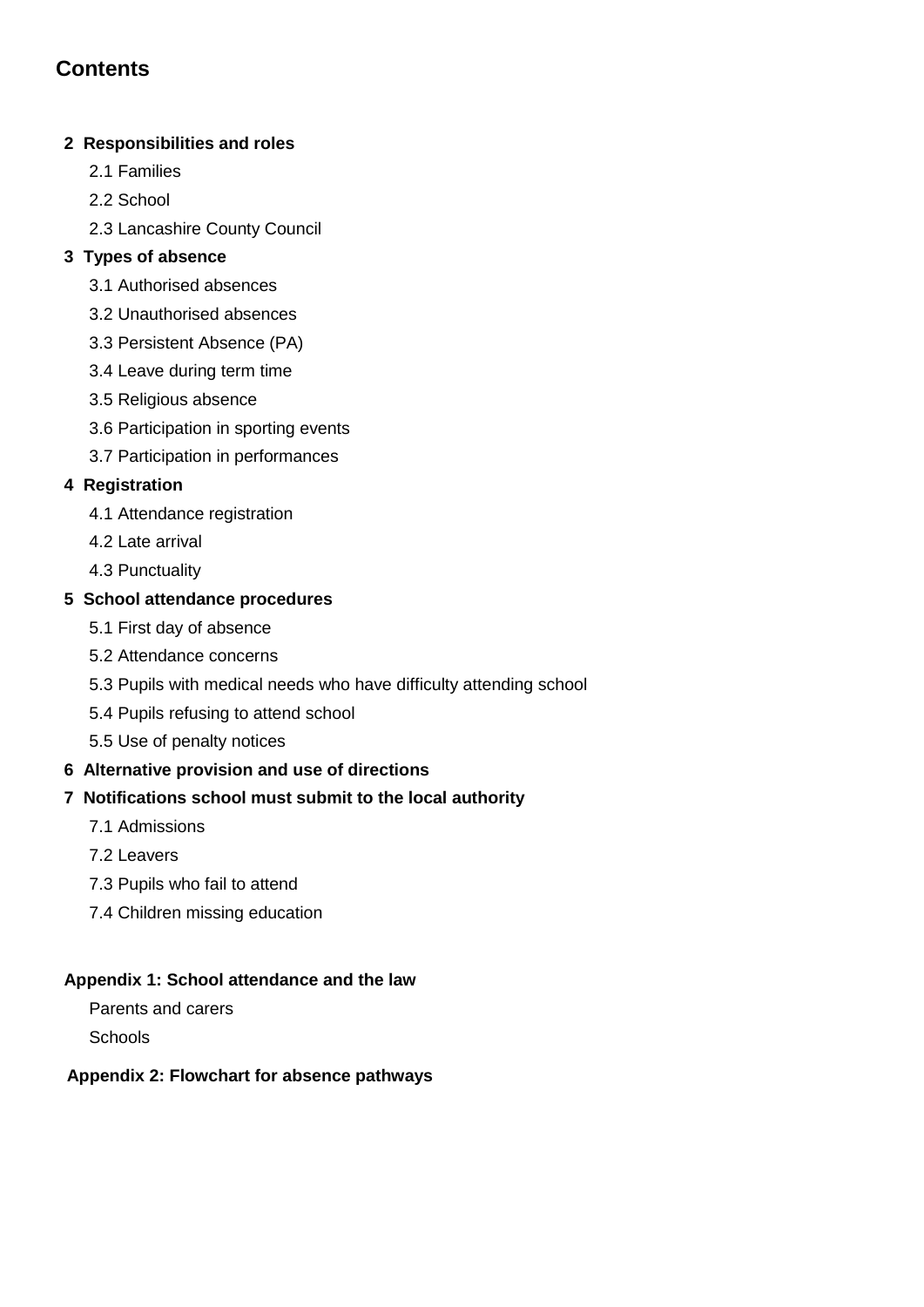## **1 Introduction**

This is a successful school and every child plays their part in making it so. We aim for an environment which enables and encourages all pupils to achieve their potential and aspire to excellence.

For our children to gain the greatest benefit from their education it is vital that they attend regularly and every child should be at school, on time, every day the school is open unless they have an unavoidable reason to be absent. Any absence affects the pattern of a child's schooling and regular absence will seriously affect their learning.

Absence or late arrival also disrupts teaching routines and so may affect the learning of others in the same class.

Government research shows a direct link between attendance and attainment and good attenders also make better progress socially, learn to work with others, and are better prepared for the transition to secondary school and, eventually, higher education, training and employment.

It is very important therefore that you make sure that your child attends regularly and this policy sets out how together we will achieve this.

Our attendance target this year is 98%, but all pupils should strive to achieve 100% attendance if they can.

## <span id="page-3-0"></span>**2 Responsibilities and roles**

### <span id="page-3-1"></span>**2.1 Families**

Parents and carers have a legal duty to ensure that their children attend school regularly, if they are of compulsory school age and registered at a school (see appendix for details of how the law applies to school attendance and how "parent" is defined in law).

Parents and carers must also ensure that school has up-to-date contact information for themselves and emergency contacts.

If your child is going to be absent, parents must inform school as soon as possible and at the latest by 09:30 on the first day of absence.

Pupils' responsibilities depend upon their age, maturity and capability but they too must do their best to attend school regularly and punctually.

### <span id="page-3-2"></span>**2.2 School**

### **Head Teacher**

- Lead on giving attendance a high profile.
- Ensure there are designated staff with day-to-day responsibility for attendance matters and protected time allocated to discharge those responsibilities.
- Take overall responsibility for ensuring the school confirms to statutory requirements regarding attendance.
- Consider each request for leave against the school's criteria, decide whether some, all, or none of the leave will be authorised and notify parents of this decision.
- Where there is uncertainty regarding an absence, make the decision whether or not to authorise an absence, or to request further evidence to support the decision-making process.
- Provide regular reports to the governing body on school attendance, including persistent absence and vulnerable groups.

#### **Attendance lead and other staff with designated responsibilities for attendance**

- First day response: contact parents if a reason for absence has not been provided and record this information accordingly. Contact emergency contacts if parents cannot be reached.
- Update attendance registers.
- Regularly identify and monitor pupil, class and whole school attendance and punctuality levels, particularly that of vulnerable groups.
- Regularly communicate pupil attendance and punctuality levels to parents.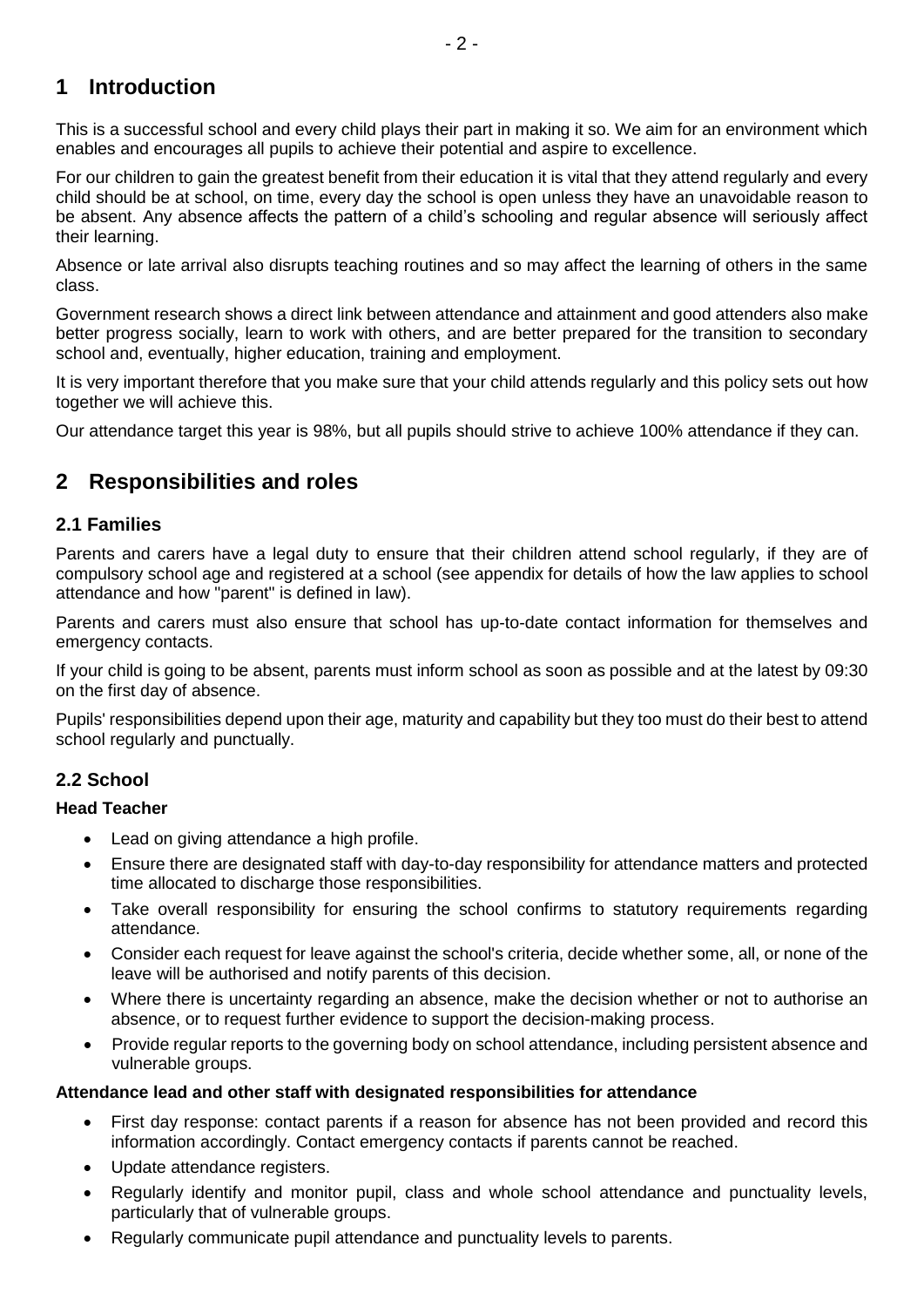- Work with children and parents to remove barriers to regular and punctual attendance, using parenting contracts where appropriate.
- Involve external agencies to support children and parents as appropriate to better understand and address the issues causing attendance concerns.
- Promote regular attendance through the school newsletter, website and displays and ensure the school's attendance policy is readily accessible.
- Use projects and strategies to improve attendance and punctuality for groups, classes or the whole school (eg incentive and reward schemes, certificates, traffic light letters).

### **All school staff**

- Provide a welcoming atmosphere for children and a safe learning environment.
- Be aware of factors that can contribute to poor attendance and punctuality.
- Adhere to the procedures in place within school to promote good attendance.
- Promote the link between attendance and educational attainment to pupils and parents.
- Complete attendance registers in accordance with the legislation and under the direction of the head teacher.
- Discuss attendance concerns at an early stage with children and parents.
- Raise any concerns about attendance with the attendance lead and/or head teacher.

### **Governors**

- Ensure compliance with The Education (Pupil Registration) (England) Regulations 2006, as amended.
- Agree an attendance policy and review it annually.
- Agree targets for attendance at St Lawrence CE Primary School.
- Where the school is not meeting its attendance targets, or when the governors believe there is cause for concern, instigate a review of school's attendance procedures.
- Authorise the head teacher (or other designated person) to make decisions regarding leave of absence requests.
- Work with the head teacher in establishing equitable and consistent criteria against which leave requests will be considered.

Schools are bound by a range of attendance legislation and guidance; please see the appendix for further details.

### <span id="page-4-0"></span>**2.3 Lancashire County Council (the local authority)**

### **School Attendance Consultants (SACs)**

SACs are schools' first point of contact for attendance advice regarding individual pupils and the whole school.

### **Pupil Attendance Support Team (PAST)**

Pupil Attendance Support Workers undertake direct work with primary pupils and parents/carers, support attendance projects in school, and can provide supplementary evidence for legal interventions initiated by school.

### **School Attendance Legal Team (SALT)**

Following requests from schools for legal interventions in the event of failure to attend school regularly, SALT undertakes enforcement processes, including penalty notices, prosecutions, parenting orders, education supervision orders and school attendance orders.

### **Children Missing Education (CME) Team**

The CME team ensures the local authority fulfils its statutory duty to identify children in their area who are not registered pupils at a school and are not receiving suitable education otherwise than at a school. For further information see section 7, below, regarding notifications schools must submit.

## <span id="page-4-1"></span>**3 Types of absence**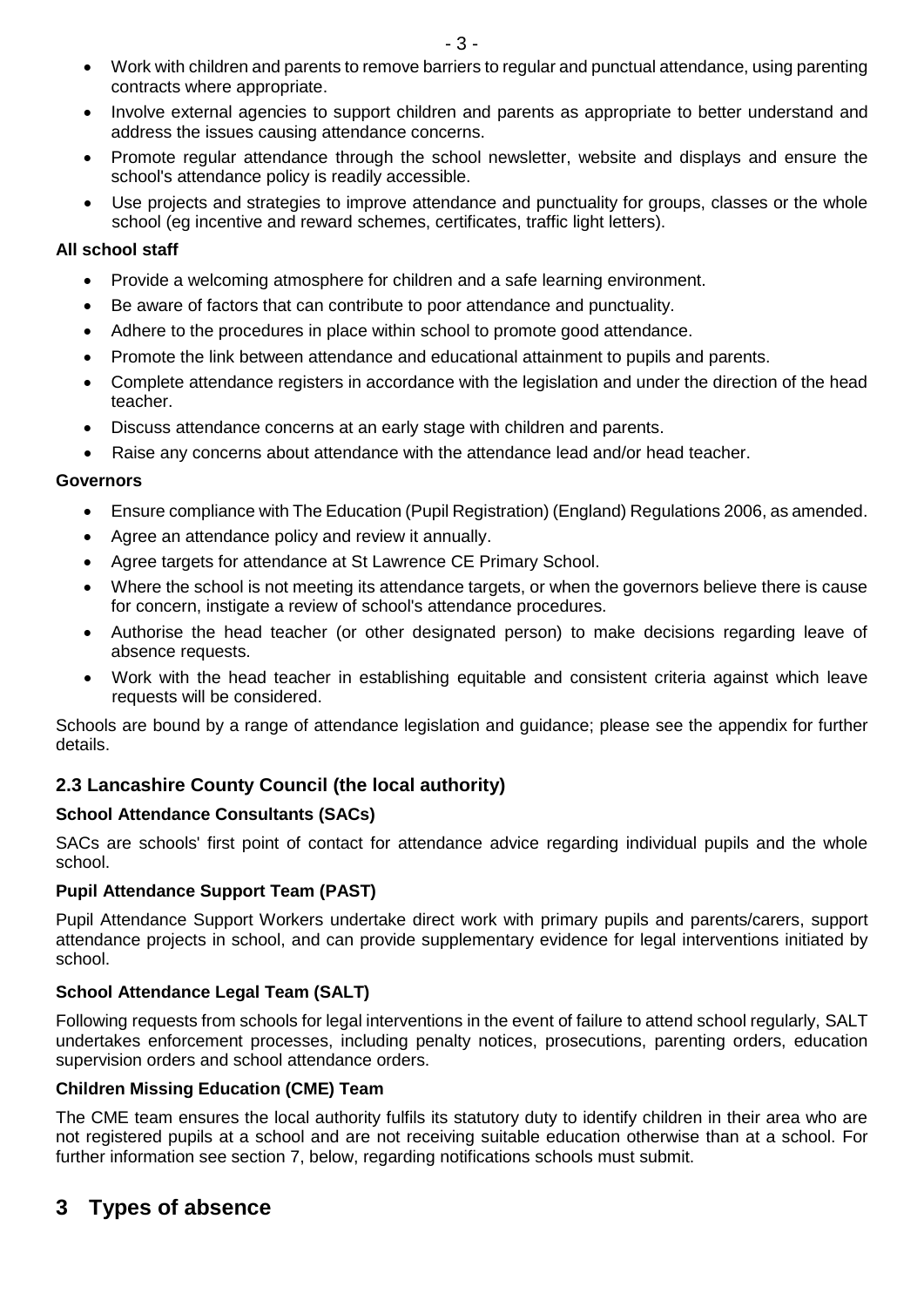Every half-day absence from school is classified by the school as either authorised or unauthorised. This is why information about the cause of any absence is always required from parents/carers. As a school, we will always work with parents (and other agencies, as appropriate) to understand the reasons underlying absence.

### <span id="page-5-0"></span>**3.1 Authorised absences**

Authorised absences are mornings or afternoons away from school for a good reason like illness, medical/dental appointments which unavoidably fall in school time, emergencies or other unavoidable causes.

#### <span id="page-5-1"></span>**3.2 Unauthorised absences**

Unauthorised absences are those which the school does not consider reasonable. If a pupil continues to have unauthorised absences, the school may refer to the Pupil Attendance Support Team or request legal interventions from the School Attendance Legal Team. Examples of unauthorised absences are:

- Parents/carers keeping children off school unnecessarily.
- Truancy during the school day.
- Absences which are not explained satisfactorily.
- Children who arrive at school after the register has closed.
- Days off for shopping, birthdays or looking after other children.
- Day trips and holidays in term time which have not been agreed by the head teacher.
- Days that exceed the amount of leave agreed by the head teacher.

It is the head teacher's responsibility to decide if an absence is authorised or unauthorised. Hence, if there is any ambiguity relating to an absence, school may request further evidence from parents before an absence is authorised. This may be in the form of a prescription, appointment card or similar. Parents should not ask their doctor (GP) to provide "sick notes" to excuse absence.

Whilst any child may be off school because they are ill, sometimes they can be reluctant to attend school for other reasons. If your child is reluctant to attend school it is better to speak to school as soon as possible to resolve the issue, rather than trying to cover up their absence, or give in to pressure to let them stay at home. As a school, we will always work with parents (and external agencies as appropriate) to understand and address the reasons behind absence.

### <span id="page-5-2"></span>**3.3 Persistent Absence (PA)**

Persistent absence is when a child misses 10% or more of their schooling across the school year for whatever reason, authorised and unauthorised (including illness, exclusion, holiday, etc). Absence at this level will damage any child's educational prospects and we expect parents' fullest support and co-operation to address this.

At St Lawrence CE Primary School, we monitor all absence thoroughly, therefore any pupil whose attendance indicates they are likely to reach the PA threshold will be prioritised and parents will be informed of this promptly. Pupils who are persistent absentees are tracked and monitored carefully and the attendance procedures below (section 5) will be followed.

### <span id="page-5-3"></span>**3.4 Leave during term time**

By law, maintained schools cannot authorise any leave in term time other than in exceptional circumstances. Taking a child out of school in term time will affect their education and progress as much as any other absence. If leave is being requested for a holiday or extended leave abroad, approval should be obtained from the head teacher before making any bookings.

Leave of absence in term time **will not** be granted unless:

- a request for leave has been made in advance by a parent with whom the pupil normally resides (using the form available on the school website or from the school office), and
- the head teacher considers that leave of absence should be granted due to the **exceptional circumstances** relating to the request.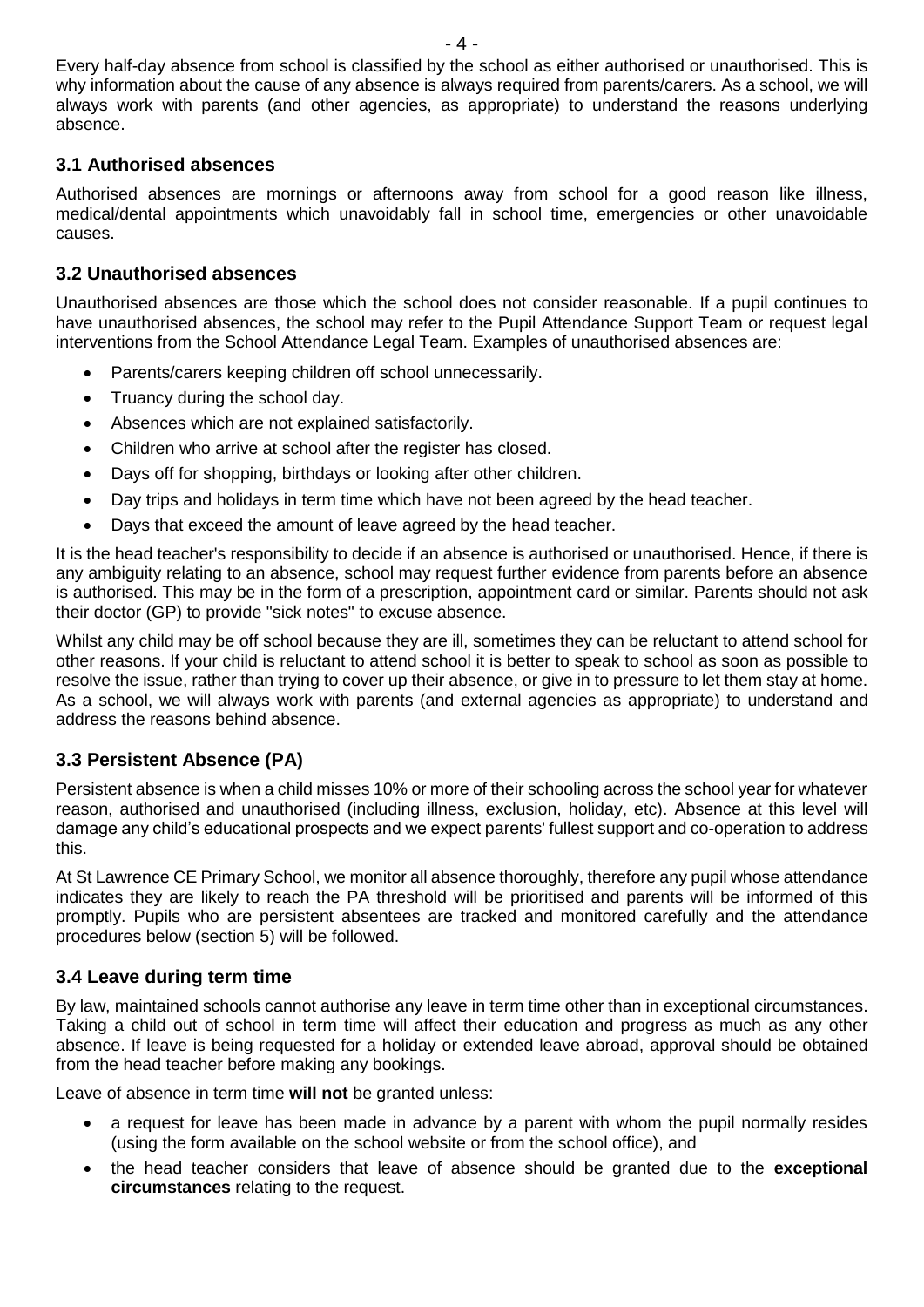Due to the need to evidence exceptional circumstances, parents are advised to provide school with any relevant information regarding their request at the point of application if they believe the circumstances are exceptional.

In considering the request school will also consider other factors such as:

- The timing of the requested leave, eg when a pupil is just starting at school or during assessment periods, such as SATs.
- A pupil's attendance record already includes unauthorised absence.
- Attendance is already a concern, or could become a concern, as a result of taking leave.
- Other periods of leave which the pupil may have had, either during the current or previous academic year.

Any period of leave taken without the agreement of the school, or in excess of that agreed, will be classed as unauthorised and may attract legal sanctions such as a penalty notice.

In certain circumstances, as outlined in regulation, parents risk losing their child's place on the school roll if leave is taken and the criteria governing removal from roll are met (see appendix).

#### <span id="page-6-0"></span>**3.5 Religious absence**

School will authorise one day of absence per religious festival, eg Eid, and this will be marked as code R in the register. The day authorised will be that set aside by the religious body of which the parent is a member.

Parents must request any additional leave in advance and this can only be authorised if the head teacher agrees that exceptional circumstances apply; this would be marked in the register as code C.

### <span id="page-6-1"></span>**3.6 Participation in sporting events**

Parents can request leave of absence for their child to take part in regional, national and international sporting events. However, as always, granting leave is at the head teacher's discretion and she/he will need to discuss with you the length and frequency of the absence(s) requested and how learning will continue if absence occurs, eg the sports club or association providing an approved education tutor.

Leave for a sporting activity that has been approved by the school and supervised by someone authorised by the school can be marked in the register as code P.

Permission for your child to leave early or arrive late in order to attend coaching and training sessions is also at the discretion of the head teacher and is unlikely to be approved if it would occur regularly.

### <span id="page-6-2"></span>**3.7 Participation in performances (eg theatre, television, modelling)**

Parents of a child performer can request leave from school for their child to take part in a performance. A local authority licence must be obtained before a child can take part in a performance. Before a licence is granted, school will be consulted and head teachers must be satisfied that the leave will not have a negative effect on the child's education.

Where the licence specifies the dates that the child is to be away from school, the head teacher should authorise those days. However, where the licence does not specify dates, it is at the discretion of the head teacher to authorise the leave request.

Any absence authorised for the child to take part in a performance will be recorded as code C.

Parents wishing to apply for a performance licence should go the Lancashire County Council Child [performance licences webpage.](https://www.lancashire.gov.uk/children-education-families/keeping-children-safe/children-in-employment-and-entertainment/child-performance-licences/)

## <span id="page-6-3"></span>**4 Registration**

#### <span id="page-6-4"></span>**4.1 Attendance registration**

Morning registration is between 08:45 and 09:00.

<span id="page-6-5"></span>After the attendance register has been taken it remains open until 09:30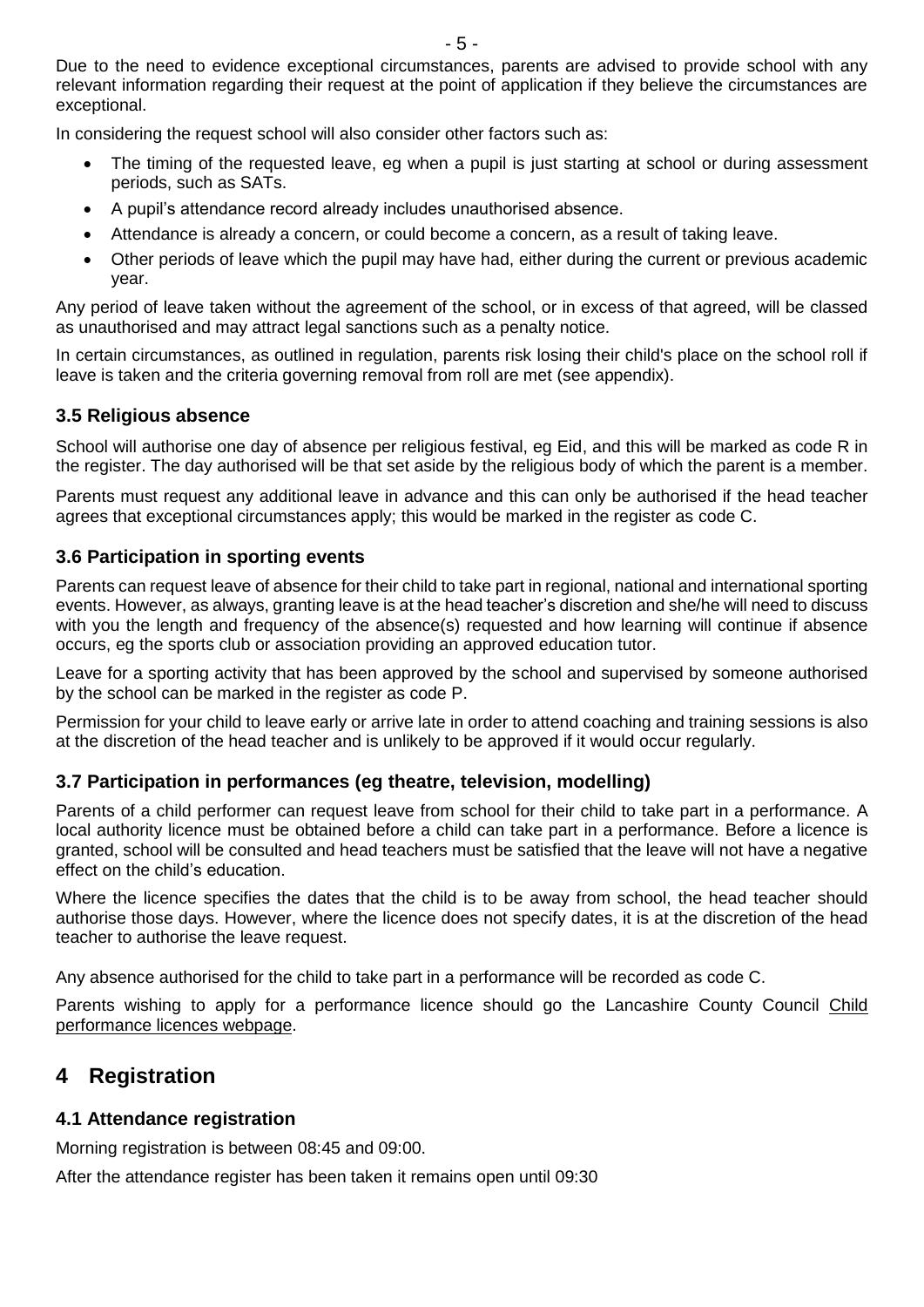### **4.2 Late arrival**

Pupils who arrive after 09:00 must go straight to the school office at the main entrance and give a reason for their lateness.

Pupils who arrive after the register has been taken (09:00) but before it is closed (09:30) will be marked as code L. This is classed as late but present for the session (ie the morning or afternoon).

Pupils who arrive after the register has closed and without a valid reason for being late (such as attending a dental or medical appointment) will be marked as code U, which is classed as an unauthorised absence but indicates that the pupil was physically present in school for part of the session.

### <span id="page-7-0"></span>**4.3 Punctuality**

Poor punctuality is not acceptable. If your child misses the start of the day, they can miss work and do not spend time with their class teacher getting important news and information for the day. Pupils arriving late also disrupt lessons, which can be embarrassing for the child and can in turn, encourage absence. Being 10 minutes late every day throughout the academic year is the same as missing two weeks of school.

If your child is often late you will be asked to meet with the head teacher to discuss ways to improve punctuality, but you can approach us at any time if you are having problems getting your child to school on time.

Persistent lateness after the register has closed may result in further action, as outlined below, under section 5.

## <span id="page-7-1"></span>**5 School attendance procedures**

See Appendix 1 - Flowcharts detailing attendance procedures

### <span id="page-7-2"></span>**5.1 First day of absence**

If your child is absent and we have not heard from you, we will telephone you on the first day of absence to find out what the reason is and when your child is expected to return. If we are unable to contact you, we will approach your emergency contacts and, if necessary, make a home visit.

### <span id="page-7-3"></span>**5.2 Attendance concerns**

Parents are expected to contact school at an early stage and to work with us in resolving any attendance problems together; this is nearly always successful. However, if concerns persist, school will use the following procedures and interventions, as required, to support parents in improving their child's attendance and/or punctuality.

- Telephone calls and/or letters to make parents aware of school's concern about their child's attendance.
- Invitation to meetings to discuss concerns with our attendance lead and/or head teacher.
- Use parenting contracts to identify barriers to regular attendance, ways to overcome these and agree targets for improvement.
- Use incentive and reward schemes for individual pupils, if appropriate.
- Use of the common assessment framework (CAF) and/or referral to other agencies and services. (NB: CAF may be renamed in the near future.)
- Request support from the local authority Pupil Attendance Support Team.
- For unauthorised absences, request legal interventions by the local authority, such as penalty notices, prosecution or other attendance-related court orders.

At any stage, we may seek advice from our School Attendance Consultant.

### <span id="page-7-4"></span>**5.3 Pupils with medical needs who have difficulty attending school**

Government guidance on supporting pupils at school with medical conditions (see appendix) emphasises the role of governing bodies in ensuring that pupils with medical conditions are able to fully access education in the same way as other pupils. A key element of this responsibility is reducing the amount of time missed by these pupils, whether their condition is short or long term.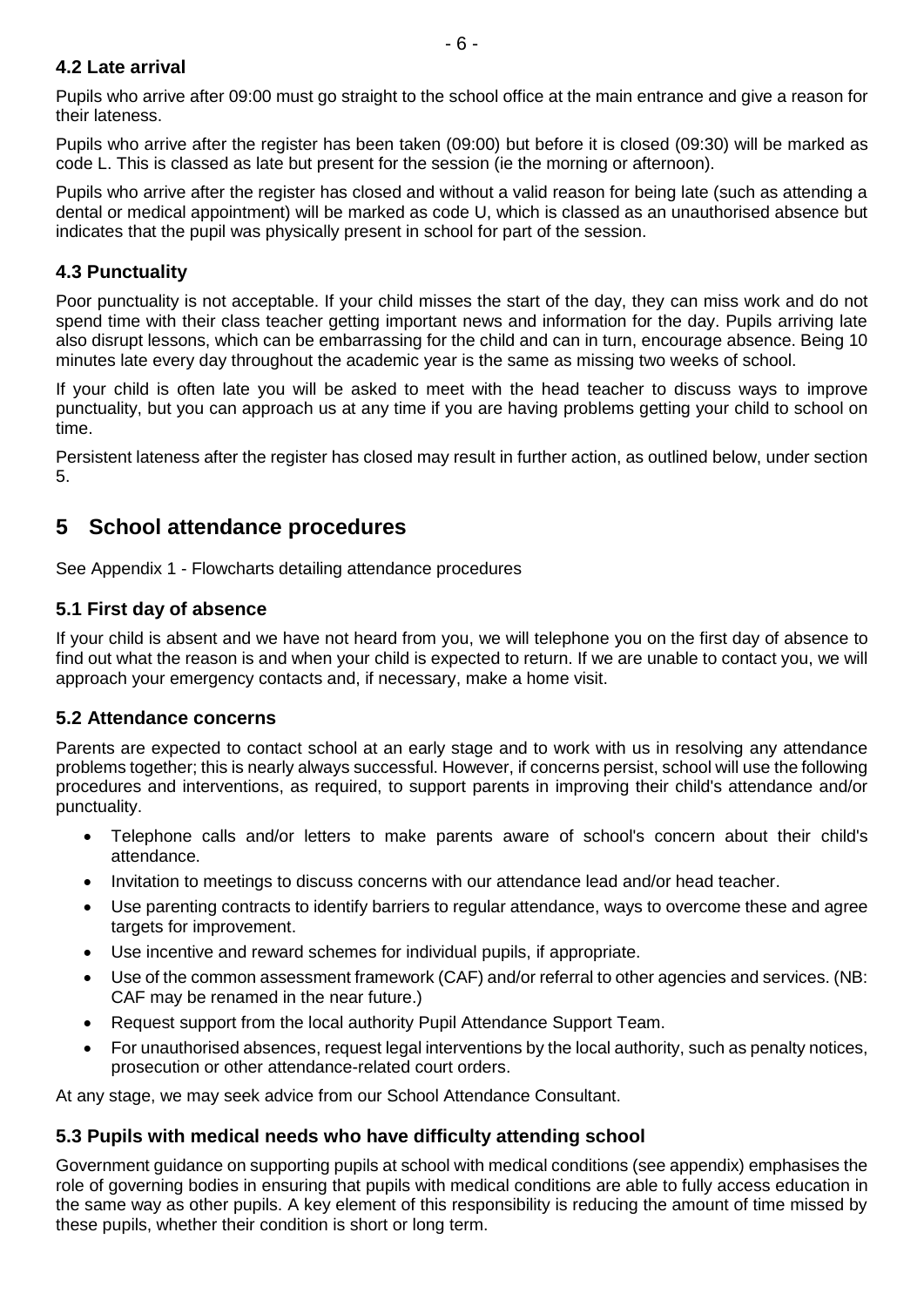School will work with parents and other relevant professionals to minimise absence for reasons of ill health. This may be in the form of specific support or resources used within school or by sourcing appropriate provision at another establishment. When education is to be provided at an alternative location, this should always be done via the use of a direction (please see section 6, below).

When a pupil has been absent from school for an extended period, the head teacher, the class teacher and other support services will work with the family to ensure that a smooth reintegration is achieved.

### <span id="page-8-0"></span>**5.4 Pupils refusing to attend school**

At St Lawrence CE Primary School, we believe that every child has a right to a full-time education, and we would not accept "school refusal" as a reason for non-attendance. In such cases, we will work with parents to identify the reasons why a child may be reluctant to attend school. We may request support from the Pupil Attendance Support Team and, with consent, make referrals to external partners such as the Children and Family Wellbeing Service, Primary Mental Health Workers, etc, as appropriate to try to ensure the correct support is secured for the child and their family.

### <span id="page-8-1"></span>**5.5 Use of penalty notices**

In accordance with the Lancashire code of conduct, we may request that the local authority issue penalty notices for unauthorised absence. This includes:

- Leave of absence which is taken without a prior request being made.
- Leave taken after a request has been declined.
- Days taken in excess of an agreed period of leave, without good reason.
- Other unauthorised absence that meets the required threshold, including sessions marked as late after the register has closed (code U).

The code of conduct for penalty notices, including information and FAQs for parents, can be found on the Lancashire County Council [education penalty notice webpage.](https://www.lancashire.gov.uk/children-education-families/schools/pay-an-education-penalty-notice/)

## <span id="page-8-2"></span>**6 Alternative provision and use of directions**

There is a range of circumstances when pupils might be required to access educational provision at a venue other than their main school. The main reasons are:

- Pupils who have been excluded, either for a fixed period of more than 5 days or permanently.
- Pupils unable to access provision at their main school for medical reasons.
- Pupils required to attend another venue for the purpose of improving behaviour, either on a temporary basis or with a view to making a permanent move to the alternative provision (via a managed move).

When a pupil is required to attend alternative provision for the purposes of improving behaviour, the governors of the main school must issue a written direction or notice informing all parents of the alternative provision which their child is required to attend. Where a pupil is required to attend alternative provision for other reasons, the issuing of a written direction is considered best practice.

## <span id="page-8-3"></span>**7 Notifications school must submit to the local authority**

### <span id="page-8-4"></span>**7.1 Admissions**

All schools must notify the local authority within five days of adding a pupil's name to the admission register and must provide the local authority with all the information held within the admission register about the pupil. This duty does not apply to pupils who are added to the admission register at the start of the school's youngest year unless the local authority also requests for such information to be provided (Lancashire currently does not).

### <span id="page-8-5"></span>**7.2 Leavers**

All schools must notify the local authority when a pupil's name is to be deleted from the admission register under any of the grounds prescribed in regulation 8 of the Education (Pupil Registration) (England) Regulations 2006, as soon as the ground for removal is met and no later than the time at which the pupil's name is removed from the register. This duty does not apply where the pupil's name is removed after they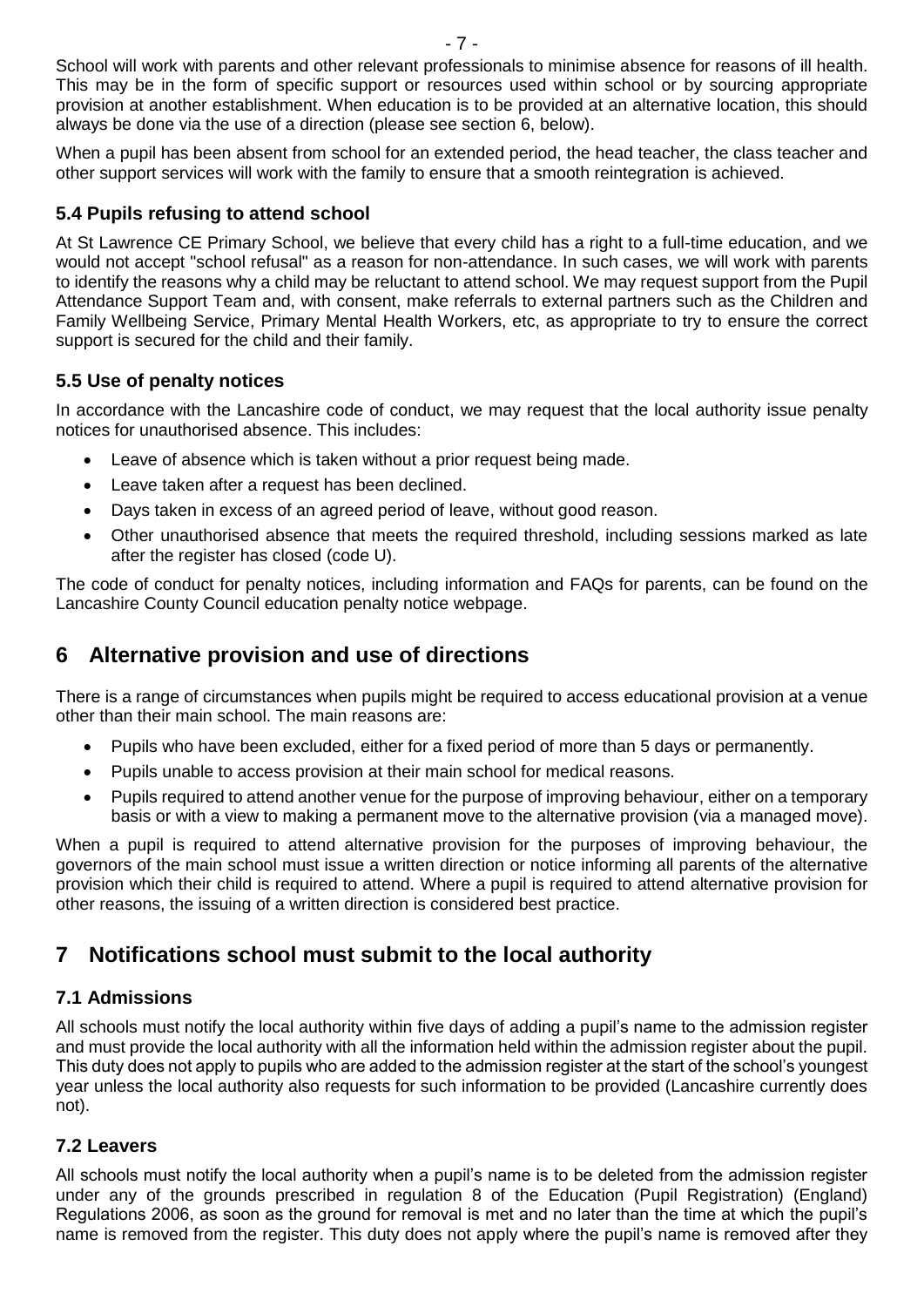have completed the school's final year, unless the local authority requests for such information to be provided (Lancashire currently does not).

Where a school notifies a local authority that a pupil's name is to be deleted from the admission register, the school must provide the local authority with the required information as laid out in regulation.

In addition to submitting a notification about removal from roll, some circumstances also require school to make referral to other local authority teams such as the Elective Home Education team or the Children Missing Education team. Schools may also contact their School Attendance Consultant for advice on removing children from roll.

### <span id="page-9-0"></span>**7.3 Pupils who fail to attend**

All schools (including academies) must inform the local authority of any pupil who fails to attend school regularly or has been absent without the school's permission for a continuous period of 10 days or more. In Lancashire primary schools, this can be done via a variety of means and school can contact their School Attendance Consultant for further advice.

### <span id="page-9-1"></span>**7.4 Children missing education (CME)**

Local authorities have a duty to put in place arrangements for identifying (as far as possible) those children of compulsory school age in their area who are not school registered or receiving suitable education otherwise than at a school. Local authorities should trace those children and ensure they receive a full-time education.

If a pupil has stopped attending and her or his location is unknown, schools must make reasonable enquiries to establish the whereabouts of the child jointly with the local authority, before deleting the pupil's name from the register. In such cases, school should undertake a home visit themselves, or request a home visit from the Pupil Attendance Support Team, prior to a referral being made to the local authority Children Missing Education team.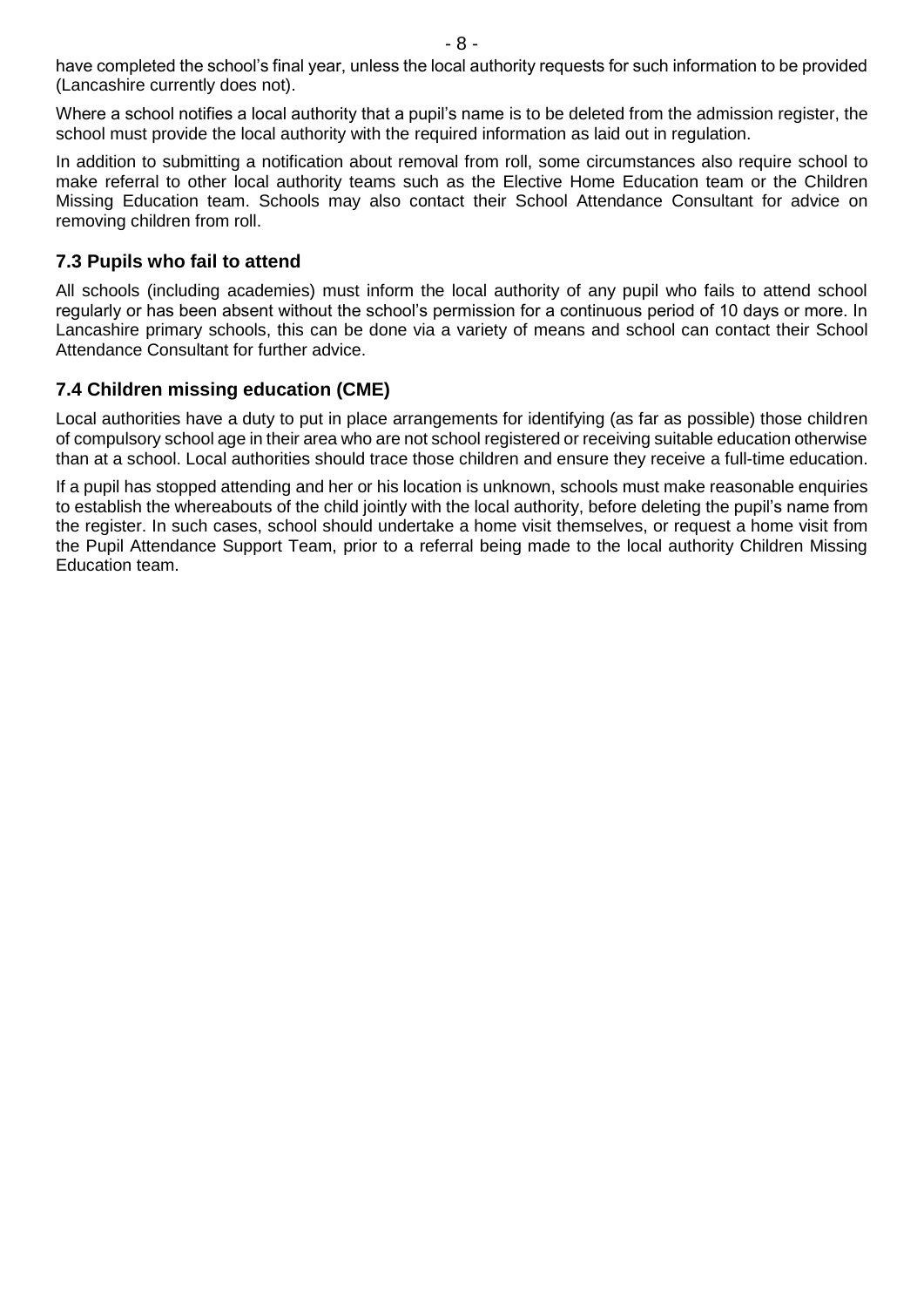## <span id="page-10-0"></span>**Appendix 1: School attendance and the law**

There are many pieces of legislation and government regulations and guidance that are relevant to school attendance and to children and their parents and carers. The list below relates to this policy but is not exhaustive.

### <span id="page-10-1"></span>**Parents and carers**

### **Government expectations**

The Department for Education's [School attendance guidance](https://www.gov.uk/government/publications/school-attendance) states that the government expects:

- Parents to perform their legal duty by ensuring their children of compulsory school age who are *registered at school attend regularly.*
- *All pupils to be punctual to their lessons.*

#### **Duty to ensure children receive education**

[Section 7 of the Education Act 1996](https://www.legislation.gov.uk/ukpga/1996/56/section/7) covers the duty of parents to secure the education of children in their care who are of compulsory school age and states:

*The parent of every child of compulsory school age shall cause him to receive efficient full-time education suitable—*

- *(a) to his age, ability and aptitude, and*
- *(b) to any special educational needs he may have, either by regular attendance at school or otherwise.*

#### **Offence if a child does not attend regularly**

Under [Section 444 of the Education Act 1996,](http://www.legislation.gov.uk/ukpga/1996/56/section/444) if a child of compulsory school age who is a registered pupil at a school fails to attend regularly, their parent is guilty of an offence.

The offence is absolute as the only defences available to the parent are those statutory defences listed within that section of the Act, ie:

- the child was absent with leave granted by the school;
- the child was prevented from attending by reason of sickness or any unavoidable cause;
- absence was on a day exclusively set apart for religious observance by the religious body to which their parent belongs;
- that the school is not within statutory walking distance and that the local education authority has made no suitable transport arrangements or enabled the pupil to become registered at an alternative nearer school.

#### **Compulsory school age**

[Section 8 of the Education Act 1996](https://www.legislation.gov.uk/ukpga/1996/56/section/8) establishes that a child becomes of compulsory school age on the start date of the term following her/his fifth birthday, or that day if her/his fifth birthday falls on the day term starts.

A child ceases to be of compulsory school age on the last Friday in June in the academic year in which he/she reaches the age of 16 or if he/she reaches 16 after the last Friday in June but before the start of the new school year.

### **Legal definition of "parent" in relation to attendance**

The law requires that all "parents" are held responsible for their child's attendance. This definition can include any person who has care of the child. [Section 576 of the Education Act 1996](https://www.legislation.gov.uk/ukpga/1996/56/section/576) states:

#### *Meaning of "parent".*

*(1) In this Act, unless the context otherwise requires, "parent", in relation to a child or young person, includes any person—*

*(a) who is not a parent of his but who has parental responsibility for him, or* 

*(b) who has care of him.*

Thus, the definition of "parent" means all natural parents, whether they are married or not, and includes any person who, although not a natural parent, has parental responsibility and/or care for a child or young person.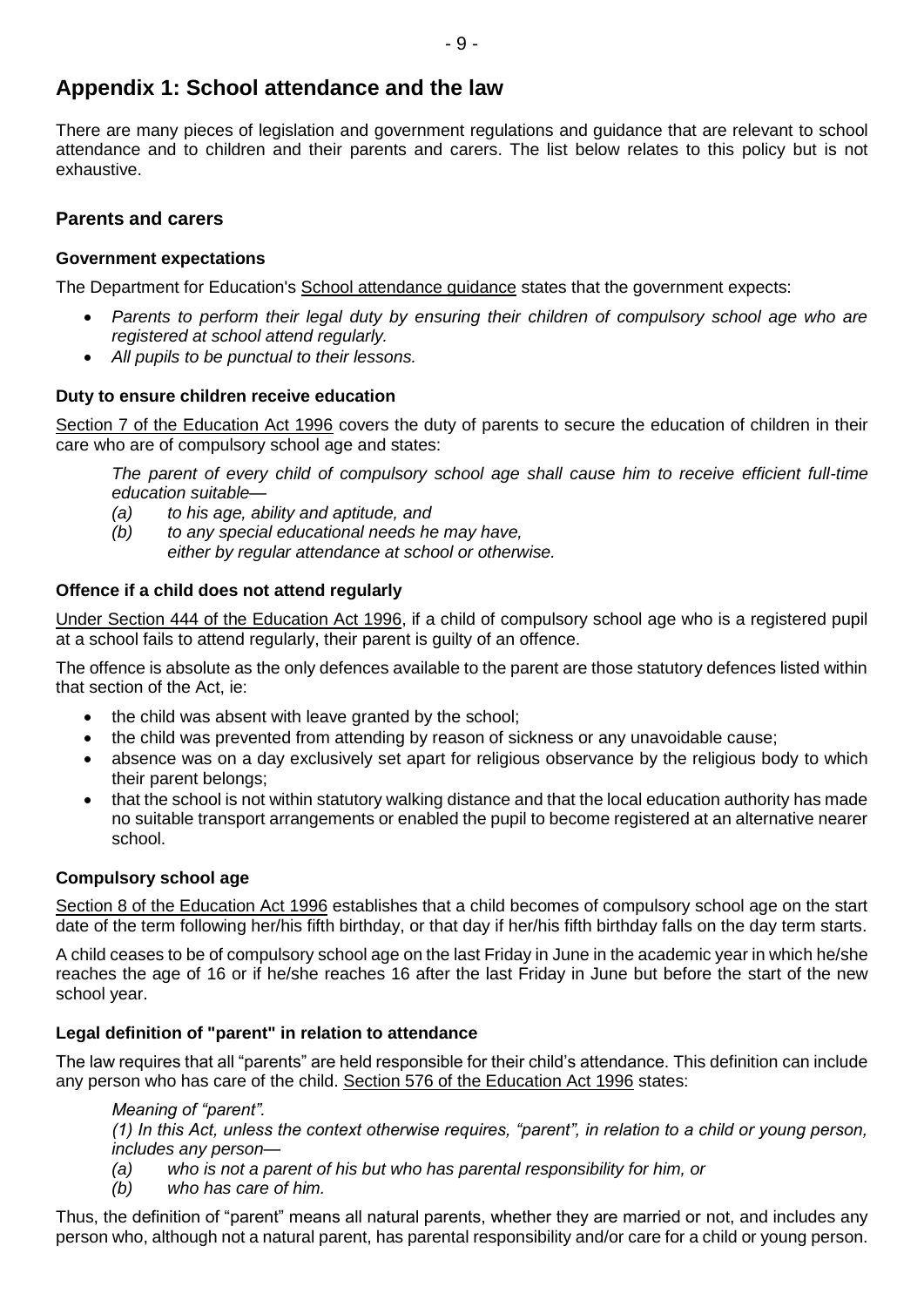### <span id="page-11-0"></span>**Schools**

### **Attendance and absence registration codes**

[School attendance: Guidance for maintained schools, academies, independent schools and local authorities,](https://www.gov.uk/government/publications/school-attendance) DfE, regularly updated

This guidance also states that the government expects s*chools and local authorities to:*

- *Promote good attendance and reduce absence, including persistent absence;*
- *Ensure every pupil has access to full-time education to which they are entitled; and,*
- *act* early *to address patterns of absence.*

#### **Data protection**

Schools must ensure that personal data is handled in accordance with th[e Data Protection Act 2018.](https://www.gov.uk/data-protection) See the school's Privacy Notice for information about how personal data will be used.

#### **Duty for schools to include attendance information in reports for parents**

[The Education \(Pupil Information\) \(England\) Regulations 2005](https://www.legislation.gov.uk/uksi/2005/1437/made)

### **Duty for schools to notify the local authority when pupils join or leave school**

[Regulation 12 of The Education \(Pupil Registration\) \(England\) Regulations 2006](https://www.legislation.gov.uk/uksi/2006/1751/regulation/12)

### **Duty for maintained schools to publish attendance data**

[What maintained schools must publish online,](https://www.gov.uk/guidance/what-maintained-schools-must-publish-online) DfE guidance

### **Duty for schools to report attendance concerns about individual pupils to the local authority**

[Regulation 12 of The Education \(Pupil Registration\) \(England\) Regulations 2006](https://www.legislation.gov.uk/uksi/2006/1751/regulation/12)

### **Duty for schools to report attendance data to Government**

[Section 537A of the Education Act 1996](https://www.legislation.gov.uk/ukpga/1996/56/section/537A) and

[Complete the school census,](https://www.gov.uk/guidance/complete-the-school-census) DfE guidance for schools and local authorities on what data government requires

#### **Duty for schools to safeguard and promote welfare of children**

Keeping children [safe in education: Statutory guidance for schools and](https://www.gov.uk/government/publications/keeping-children-safe-in-education--2) [colleges,](https://www.gov.uk/government/publications/keeping-children-safe-in-education--2) DfE, regularly updated

#### **Leave in term time \***

[September 2013 amendment to The Education \(Pupil Registration\) \(England\) Regulations 2006](https://www.legislation.gov.uk/uksi/2006/1751/contents)

\* This regulation does not apply to academies, though many adopt this as good practice.

#### **Legal interventions**

Parents/carers commit an offence if a child who is on a school roll fails to attend regularly and those absences are recorded by the school as unauthorised.

Legal interventions are available under the following Acts, Guidance and Regulations:

- [Section 444 of the Education Act 1996](http://www.legislation.gov.uk/ukpga/1996/56/section/444)
- Section 36 of the Children Act 1989
- [Section 23 of the Anti-Social Behaviour Act 2003](http://www.legislation.gov.uk/ukpga/2003/38/section/23)
- [The Education \(Penalty Notices\) \(England\) Regulations 2007](http://www.legislation.gov.uk/uksi/2007/1867/contents/made)
- [The Education \(Penalty Notices\) \(England\) \(Amendment\) Regulations 2013](http://www.legislation.gov.uk/uksi/2013/757/contents/made)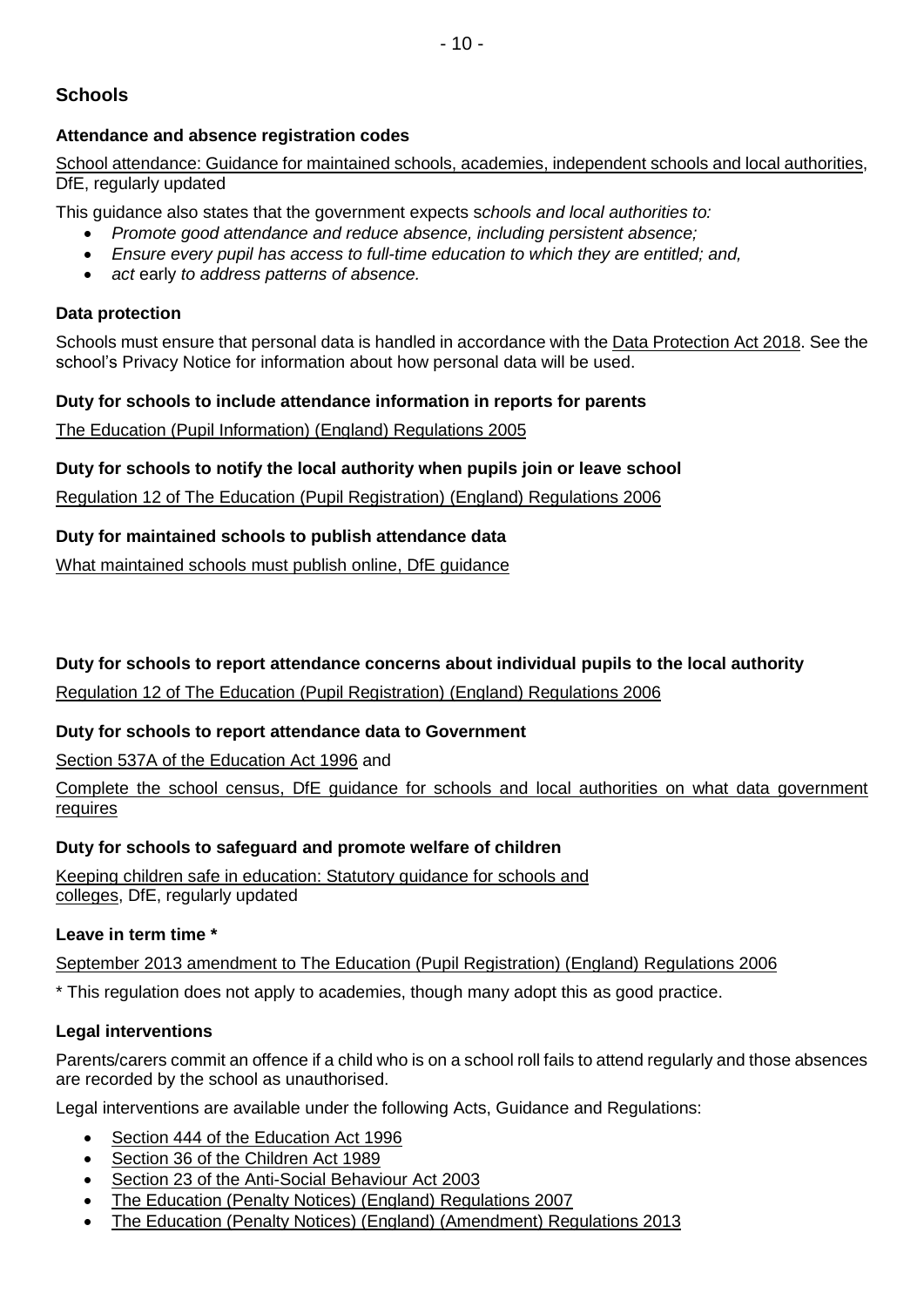• [School attendance parental responsibility measures 2015](https://www.gov.uk/government/publications/parental-responsibility-measures-for-behaviour-and-attendance)

## **Pupils with health needs who cannot attend school**

[Supporting pupils at school with medical conditions: Statutory guidance,](https://www.gov.uk/government/publications/supporting-pupils-at-school-with-medical-conditions--3) DfE, 2015

## **Regulations regarding participation in performances**

[The Children \(Performances and Activities\) \(England\) Regulations 2014](https://www.legislation.gov.uk/uksi/2014/3309/contents/made)

## **Regulations regarding removal from roll**

[Regulation 8 of The Education \(Pupil Registration\) \(England\) Regulations 2006](https://www.legislation.gov.uk/uksi/2006/1751/regulation/8)

## **Regulations regarding the school day and number of sessions.**

[The Education \(School Day and School Year\) \(England\) Regulations 1999](https://www.legislation.gov.uk/uksi/1999/3181/contents/made)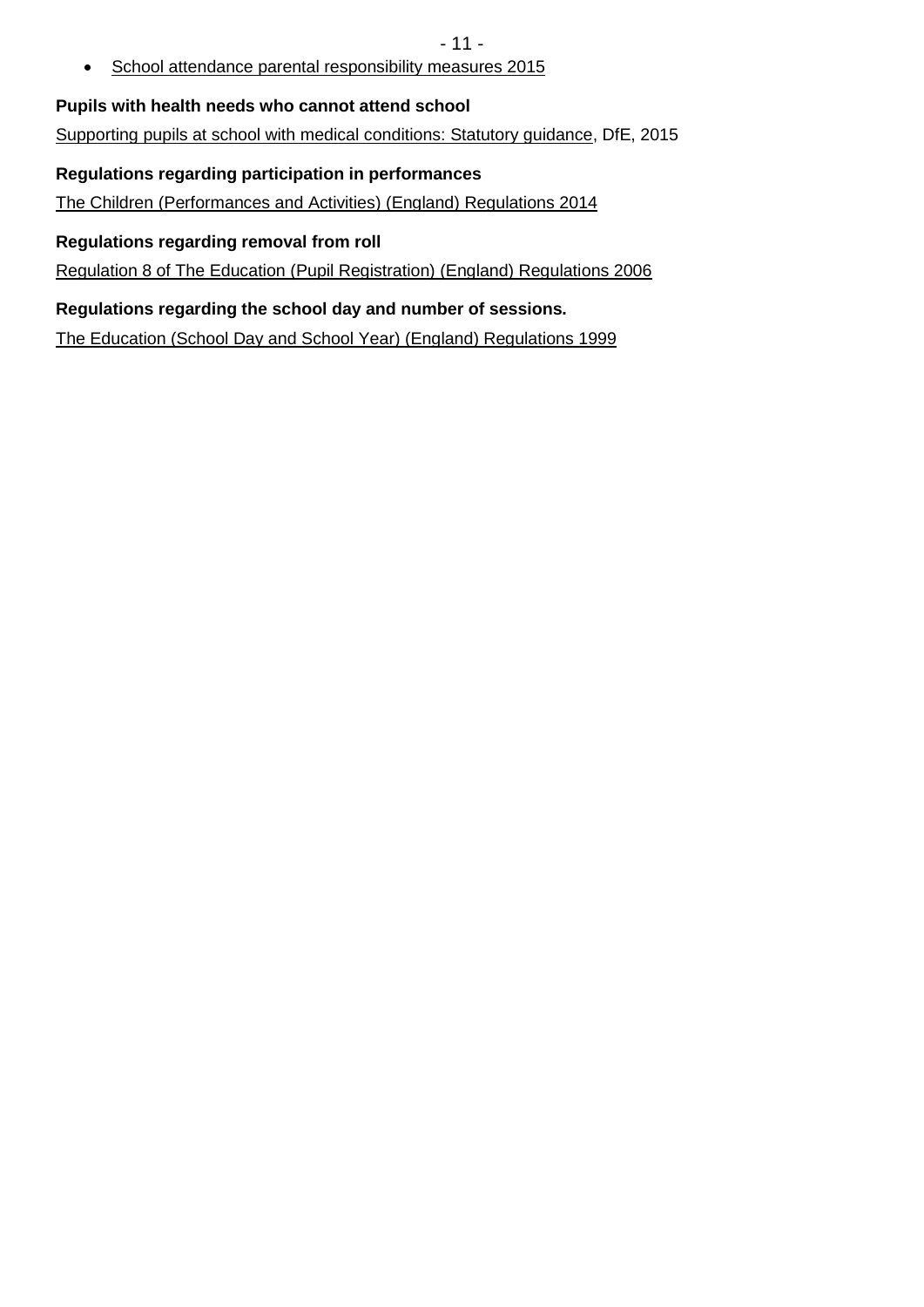## **Appendix 2**

### **FLOWCHART 1: PRIMARY SCHOOL PATHWAYS FOR ATTENDANCE ISSUES – DAYS 1-10**



#### **If at any point there are concerns about the safety or welfare of the pupil, follow safeguarding procedures immediately.**

1 In some instances, more urgent notification to the local authority may be appropriate if contact with parents/carers is problematic e.g.

- Children Looked After schools should notify the CLA Service Manager
- Children subject to a Child Protection plan schools should notify the named social worker
- Children in situations of known domestic violence schools should consider whether safeguarding/child protection procedures should be followed.
- Advice can be sought from the School Attendance Consultant at any time if this is required.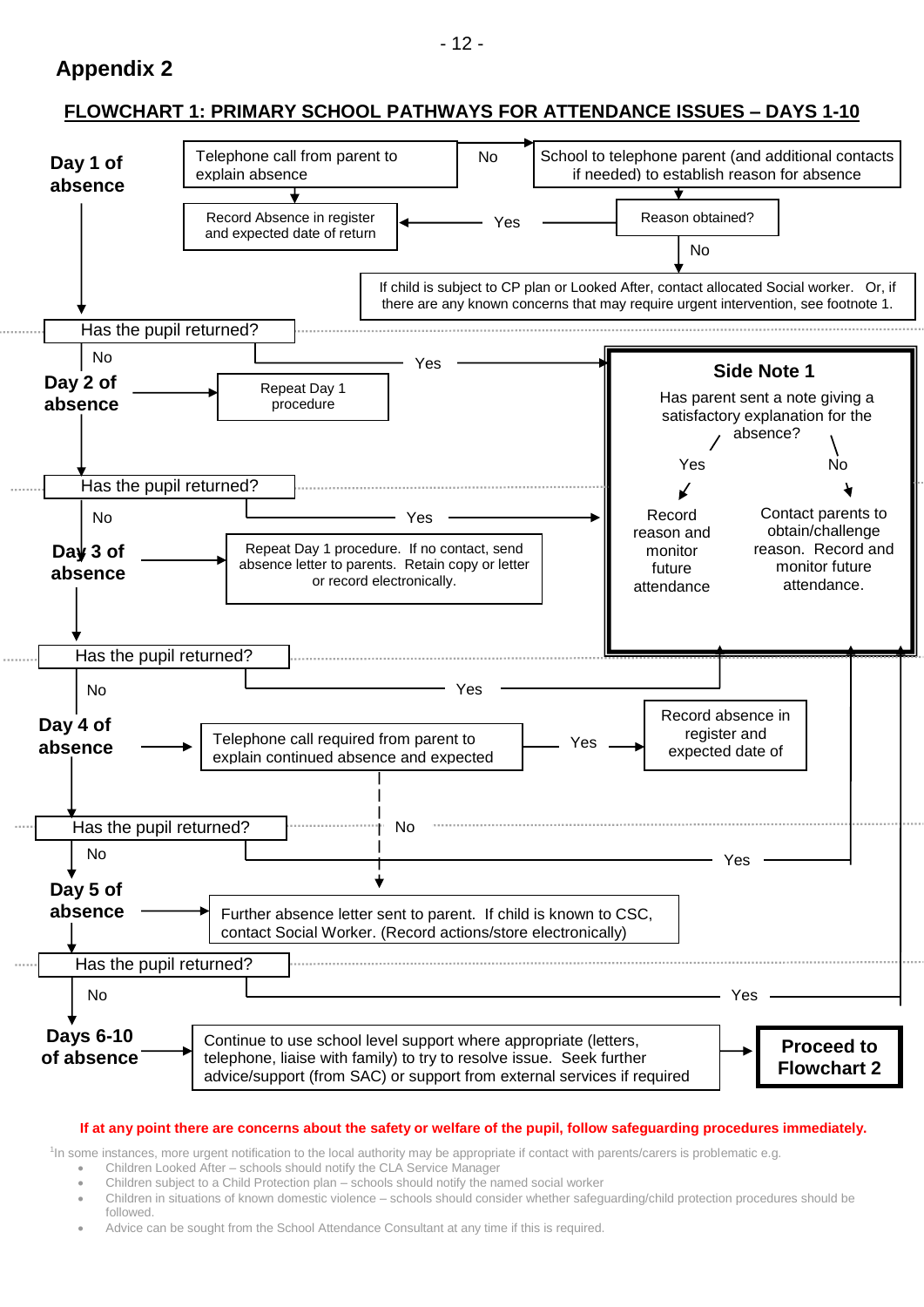## **FLOWCHART 2: PRIMARY SCHOOL PATHWAYS FOR ATTENDANCE ISSUES**